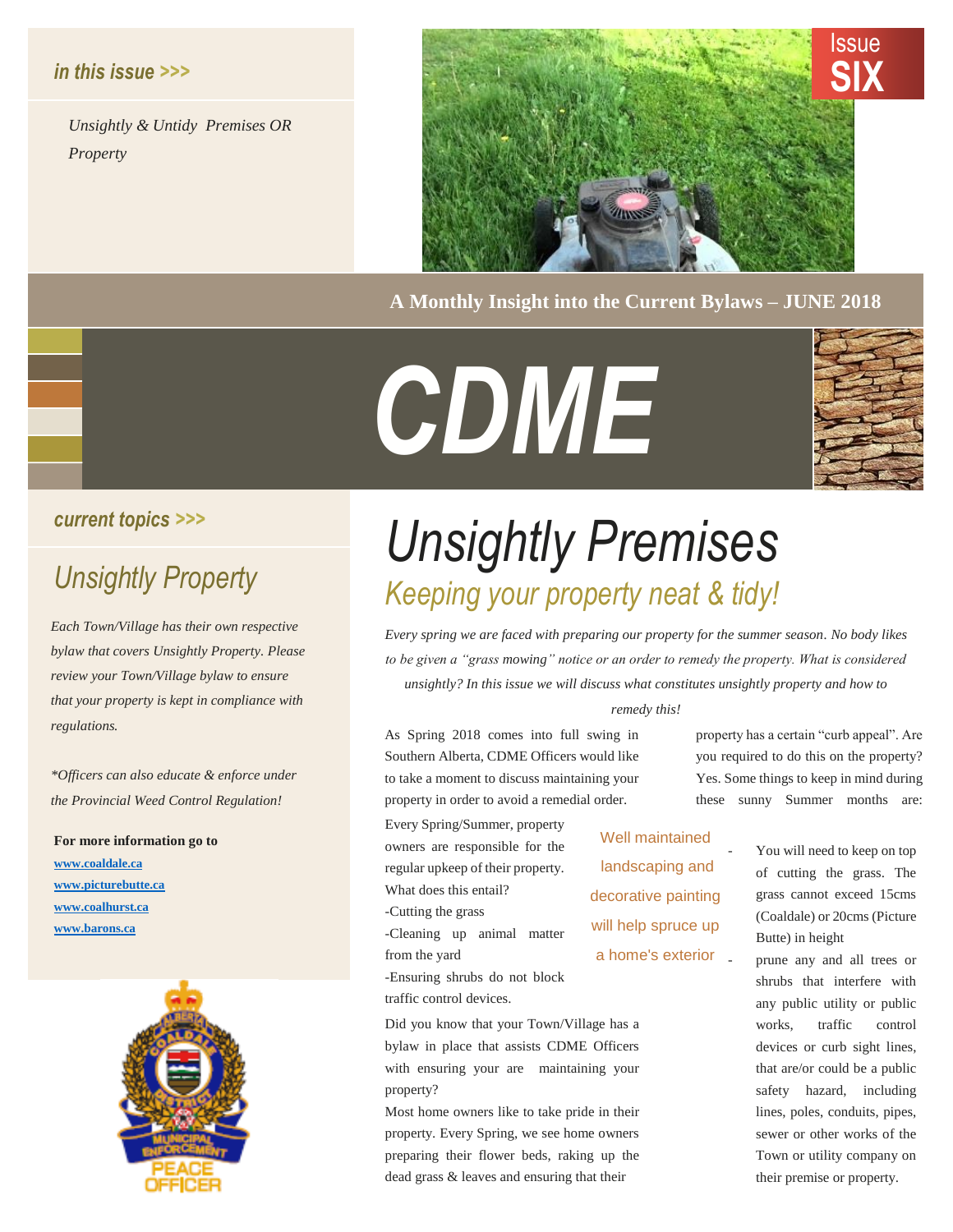### *What does it mean?*

## *What is unsightly?*



#### **Untidy & Unsightly Premises OR Property:**

Any premises or property of it which is characterized by visual evidence of a lack of general maintenance and upkeep or the excessive accumulation on the premises or property of:

> 1) Animal material, ashes, building material, refuse or debris as defined, or



Yes, maintaining this is up to you too!

## *Boulevards!*

*An owner of occupant of a premises shall maintain any boulevard adjacent to the premises or property by:*

- *a) Keeping any grass on the boulevard cut to a length of no more than 15cms(Coaldale) OR 20cms (Picture Butte)*
- *b) Removing any accumulation of fallen leaves or other refuse or debris*

2) Garbage, animal or human excrement, sewage, weeds, tree pruning or dead grass, whole or part of an animal carcass, dirt, soil, gravel, rocks, petro products, hazardous materials, disassembled equipment or machinery, broken household chattels or goods, or

3) the whole or any part of any vehicle or vehicles which are not registered with a Motor Vehicle Registry for the current year and which are inoperative by reason of disrepair, removed parts or missing equipment, or



4) equipment or machinery which has been rendered inoperative by any reason of disassembly, age or mechanical condition, including household appliances, or

5) any form of scrap, litter, trash or waste of any kind;

#### *property advice >>>*

*Obligation to Maintain Property!*

*Every person, Owner, or Occupant of a premises shall ensure the following areas are maintained and in good repair:*

1)Fences, and their structural members

2)Structures including:

- -foundations and foundation walls -exterior walls & their components -roofs
- -windows & their casings
- -doors & their frames
- -protective & decorative finishes of all exterior surfaces

-exterior stairs, landings, porches, balconies & decks.